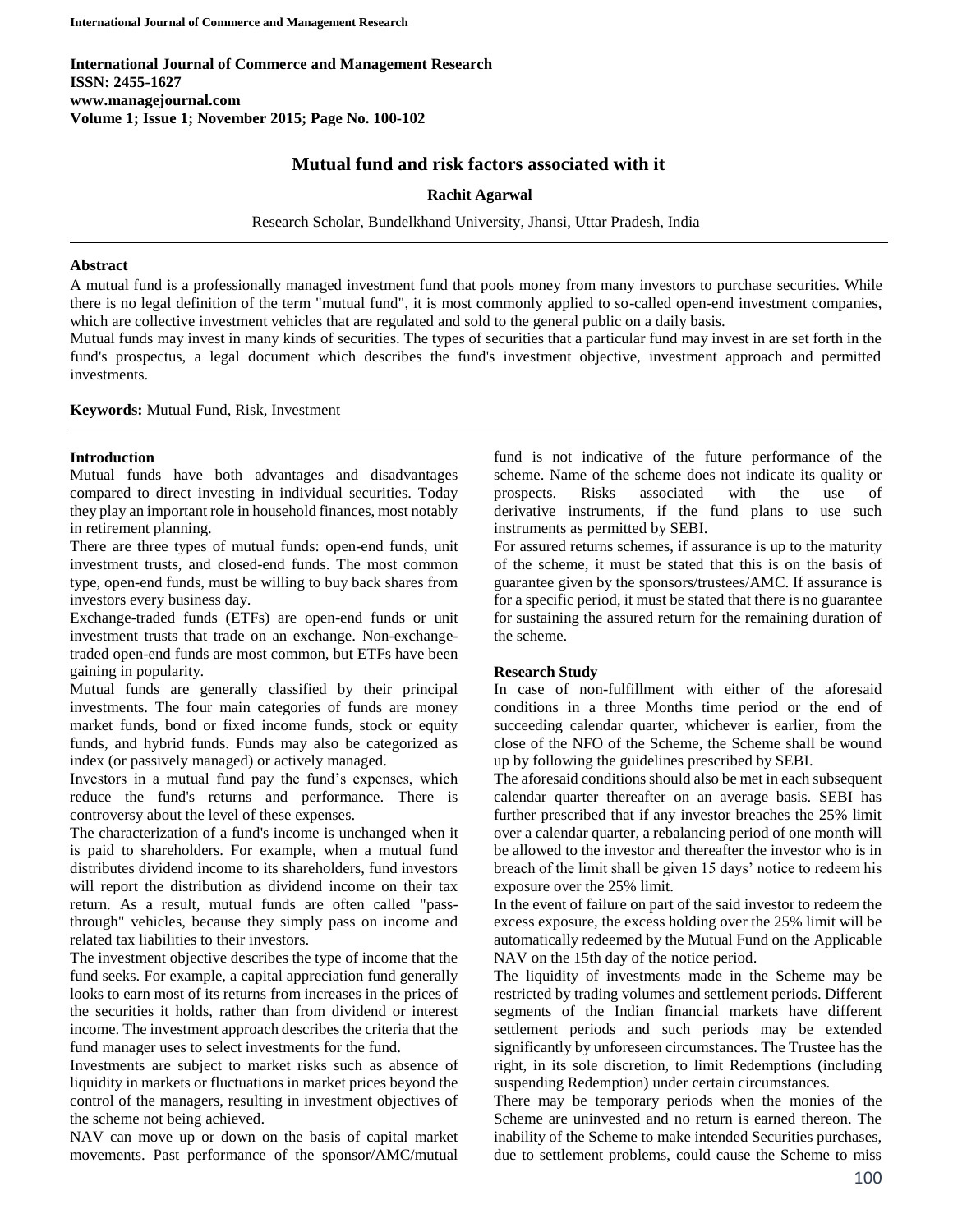certain investment opportunities. By the same token, the inability to sell Securities held in the Scheme's portfolio due to the absence of a well-developed and liquid secondary market for debt Securities could result, at times, in potential losses to the Scheme, should there be a subsequent decline in the value of the Securities held in the Scheme's portfolio.

The liquidity and valuation of the Scheme's investments due to its holdings of unlisted securities may be affected if they have to be sold prior to their target date of divestment.

Securities, which are not quoted on the stock exchanges, are inherently illiquid in nature and carry a larger amount of liquidity risk, in comparison to Securities that are listed on the exchanges or offer other exit options to the investor, including a put option. Within the Regulatory limits, the AMC may choose to invest in unlisted securities that offer attractive yields.

While Securities that are listed on the stock exchange carry lower liquidity risk, the ability to sell these investments is limited by the overall trading volume on the stock exchanges. Money market Securities, while fairly liquid, lack a welldeveloped secondary market, which may restrict the selling ability of the Scheme and may lead to the Scheme incurring losses till the Security is finally sold.

Money market Securities and debt Securities are subject to the risk of an issuer's inability to meet interest and principal payments on its debt obligations (credit risk). Credit risk or default risk refers to the risk which may arise due to default on the part of the issuer of the fixed income security (i.e., will be unable to make timely principal and interest payments on the security). Because of this risk debentures are sold at a yield spread above those offered on treasury securities, which are sovereign obligations and generally considered to be free of credit risk.

Normally, the value of a fixed income security will fluctuate depending upon the actual changes in the perceived level of credit risk as well as the actual event of default. These securities may also be subject to price volatility due to factors such as changes in interest rates, general level of market liquidity and market perception of the creditworthiness of the issuer, among others (market risk).

The Liquidity Risk refers to the ease at which a security can be sold at or near its true value. The primary measure of liquidity risk is the spread between the bid price and the offer price quoted by a dealer. Liquidity risk is characteristic of the Indian fixed income market. The Investment Manager will endeavor to manage credit risk through in-house credit analysis.

## **Risk Factors Associated With Mutual Fund i) Spread Risk**

It is the extent the benchmark index fails to capture interest rate changes appropriately though the basis (i.e. benchmark) gets readjusted on a regular basis, the spread (i.e. markup) over benchmark remains constant. This can result in some volatility to the holding period return of floating rate instruments.

## **ii) Settlement Risk (counterparty risk)**

Specific floating rate assets may also be created by swapping a fixed return into a floating rate return. In such a swap, there is the risk that the counter party (who will pay floating rate return and receive fixed rate return) may default.

### **iii) Liquidity Risk**

The market for floating rate securities is still in its evolutionary stage and therefore may render the market illiquid from time to time, for such Securities that the Scheme is invested in.

#### **Risk Factors Associated with the use of Derivatives**

Derivatives products are leveraged instruments and can provide disproportionate gains as well as disproportionate losses to the investor. Execution of such strategies depends upon the ability of the fund manager to identify such opportunities.

Identification and execution of the strategies to be pursued by the fund manager involve uncertainty and the decisions of a fund manager may not always be profitable. No assurance can be given that the fund manager will be able to identify or execute such strategies.

The risks associated with the use of derivatives are different from, or possibly greater than, the risks associated with investing directly in securities and other traditional investments. As and when the Scheme trades in derivative products, there are risk factors and issues concerning the use of derivatives that investors should understand.

Derivatives require the maintenance of adequate controls to monitor such transactions and the embedded market risks that a derivative adds to the portfolio. Besides the price of the underlying asset, the volatility, tenor and interest rates affect the pricing of derivatives.

### **i) Credit Risk**

This occurs when a counterparty defaults on a transaction before settlement and, therefore, the Scheme is compelled to negotiate with another counterparty at the then prevailing (possibly unfavorable) market price, in order to maintain the validity of the hedge.

#### **ii) Market Liquidity Risk**

This is where the derivatives cannot be sold (unwound) at prices that reflect the underlying assets, rates and indices.

#### **iii) Model Risk**

This is the risk of mispricing or improper valuation of derivatives.

#### **iv) Basis Risk**

This is when the instrument used as a hedge does not match the movement in the instrument / underlying asset being hedged. The risks may be inter–related also; for e.g. interest rate movements can affect equity prices, which could influence specific issuer / industry assets.

#### **Significance of the Study**

The Scheme may also, but is not obliged to, use various hedging products from time to time, as are available and permitted by SEBI, to attempt to reduce the impact of undue market volatility on the Scheme's portfolio. There is no guarantee that hedging techniques will achieve the desired result.

The investments made by the Scheme are subject to reinvestment risk. This risk refers to the interest rate levels at which cash flows received from the Securities in the Scheme are reinvested. The additional income from reinvestment is the "interest on interest" component. The risk is that the rate at